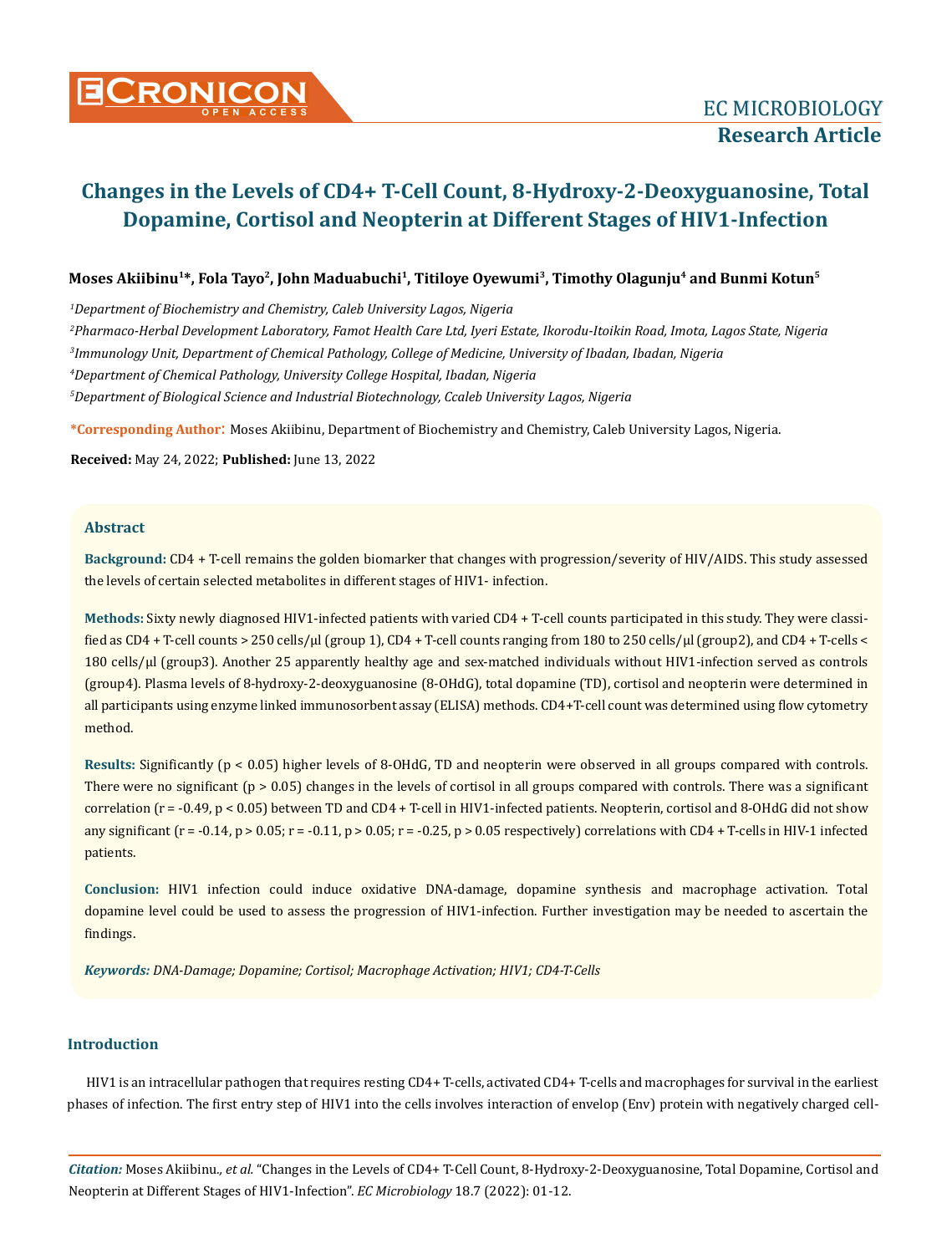surface heparan sulfate proteoglycans [1], α4β7 integrin [2] or pattern recognition receptors such as dendritic-cell–specific-intercellular adhesion molecular 3-grabbing non-integrin (DC-SIGN). The second entry step involves binding of the envelop protein (Env) to the host protein CD4, which is the primary receptor [3]. Affinity of the virus gp120 for CD4 and CXCR4 makes the CD4+ T-cells the primary target of HIV1. The virus has potential to induce cellular activation, CD4 + T-cell destruction, collagen deposition, and inflammation [4]. The memory CD4 + T-cells are selectively depleted from circulation during infection; and as the disease progresses, CD4 + T-cells of both the naive and memory phenotype are also lost from circulation [5]. X4 strain of the HIV-1 has ability to use the CXCR4 coreceptor to infect thymocytes as well [6]. Progressive depletion of CD4 + T-cell subset is also aided by its failure to undergo cell division in almost all cases of untreated HIV-1 infection. In an advanced disease, significant CD4 + T-cell populations are lost from the circulation and from lymphoid tissue sites. This makes circulating CD4 + T-cell a golden tool widely used as a measure of immune competence and a predictor of the immediate risk for opportunistic illnesses.

Neopterin or 2-amino-4-hydroxy-6-(D-erythro-1',2',3'-trihydroxypropyl) pteridine is a [catabolic](http://en.wikipedia.org/wiki/Catabolic) product of [guanosine triphosphate](http://en.wikipedia.org/wiki/Guanosine_triphosphate) in a reaction catalysed by guanosine triphosphate cyclohydrolase I (GTPCH I) when monocytes/macrophages are activated by interferongamma [7]. Little quantity of neopterin is also produced by activated monocytes, dendritic cells, endothelial cells, renal epithelial cells, fibroblasts, and vascular smooth muscle cells upon stimulation mainly by interferon gamma and to a lesser extent by interferon alpha and beta, with its release being enhanced by tumor necrosis factor. In human, increased secretion of neopterin is indicative of a pro-inflammatory immune status and macrophage activation during infection [8]. Neopterin release in response to cytokines by T-lymphocytes and natural killer cells also make neopterin an indicator of activation of cell mediated immunity in diseases like tuberculosis, HIV/AIDS, malignancies and autoimmune diseases [9]. Berdowska and Zwirska-Korczala [9] suggested that neopterin levels predict HIV-related mortality more efficiently than clinical manifestations.

Dopamine is an intermediate product of tyrosine metabolism in the adrenal medulla. It is an important catecholamine neurotransmitter that modulates many physiological functions, and contributes to pathophysiology of many diseases [10]. Dopamine synthesized in both central nervous system and the periphery is a neurotransmitter that exerts its actions upon binding to G protein-coupled receptors. The receptors are widely expressed in the body and the hormone functions in both the peripheral and the central nervous system. Dopamine plays a role in mood, sleep, learning, memory, the ability to focus, and motor control [11]. Auto-oxidation and metabolism of accumulated synaptic dopamine can lead to generation of reactive oxygen species, quinines, semiquinones, and induction of apoptosis of neurons [12]. Excessive dopamine in circulation could enhance cellular vulnerability to HIV [13]. Peter., *et al*. [14] reported that dopamine increases the number of macrophages infected by HIV1 while Dopamine Receptor D2 (D2R) agonist increases HIV1 replication. Abnormal D2R accounts for problems in signal transferring between the nervous systems that may lead to diverse serious disorders like [schizo](https://en.wikipedia.org/wiki/Schizophrenia)[phrenia](https://en.wikipedia.org/wiki/Schizophrenia), [autism](https://en.wikipedia.org/wiki/Autism) and [Parkinson›s disease](https://en.wikipedia.org/wiki/Parkinson%27s_disease) [15]. Experimental evidence suggests that HIV proteins (e.g. Tat and gp120) can cause toxicity to dopaminergic neurons in-vitro and in rodent models [16]. The HIV has the potential to invade the basal ganglia and damage the dopamine neurone. However, Kure., *et al*. [17] reported that neuropathology is associated with high HIV1 viral burden in the basal ganglia that has the highest density of dopaminergic terminals. Excess dopamine plays significant roles in several mental disorders such as attention deficit hyperactivity disorder, [obsessive-compulsive disorder](https://bebrainfit.com/natural-remedies-ocd/), schizophrenia, paranoia, hallucinations, psychosis, manic phase of bipolar disorder [18]. [Himelhoch](https://pubmed.ncbi.nlm.nih.gov/?term=Himelhoch+S&cauthor_id=15602123) *et al*. [19] reported that psychiatric disorders are common in HIV patients, and previous work suggests that these patients experience delays in treatment with highly active antiretroviral therapy (HAART). Since dopamine is implicated in several mental disorders, this study aimed to assess the status of dopamine in different stages of HIV1-infected patients.

Cortisol is a metabolic product of cholesterol synthesized in the adrenal cortex. Previous studies show enhanced cortisol synthesis in HIV patients more than in the general population [[20\]](https://www.ncbi.nlm.nih.gov/pubmed/?term=Lo%20J%5BAuthor%5D&cauthor=true&cauthor_uid=20404726). Evidences of pathological effects of HIV1 infection on adrenal gland have also been documented. Bricaire., *et al*. [21] reported abnormal histology of adrenal glands in 64 of 83 patients with HIV disease at postmortem examination [22]. In human sepsis, the hypothalamo-pituitary–adrenal axis is upregulated, resulting in elevated cortisol level which in the acute phase of infection is associated with increased adrenocorticotrophic hormone release [23]. Increased cortisol level in HIV1-

*Citation:* Moses Akiibinu*., et al.* "Changes in the Levels of CD4+ T-Cell Count, 8-Hydroxy-2-Deoxyguanosine, Total Dopamine, Cortisol and Neopterin at Different Stages of HIV1-Infection". *EC Microbiology* 18.7 (2022): 01-12.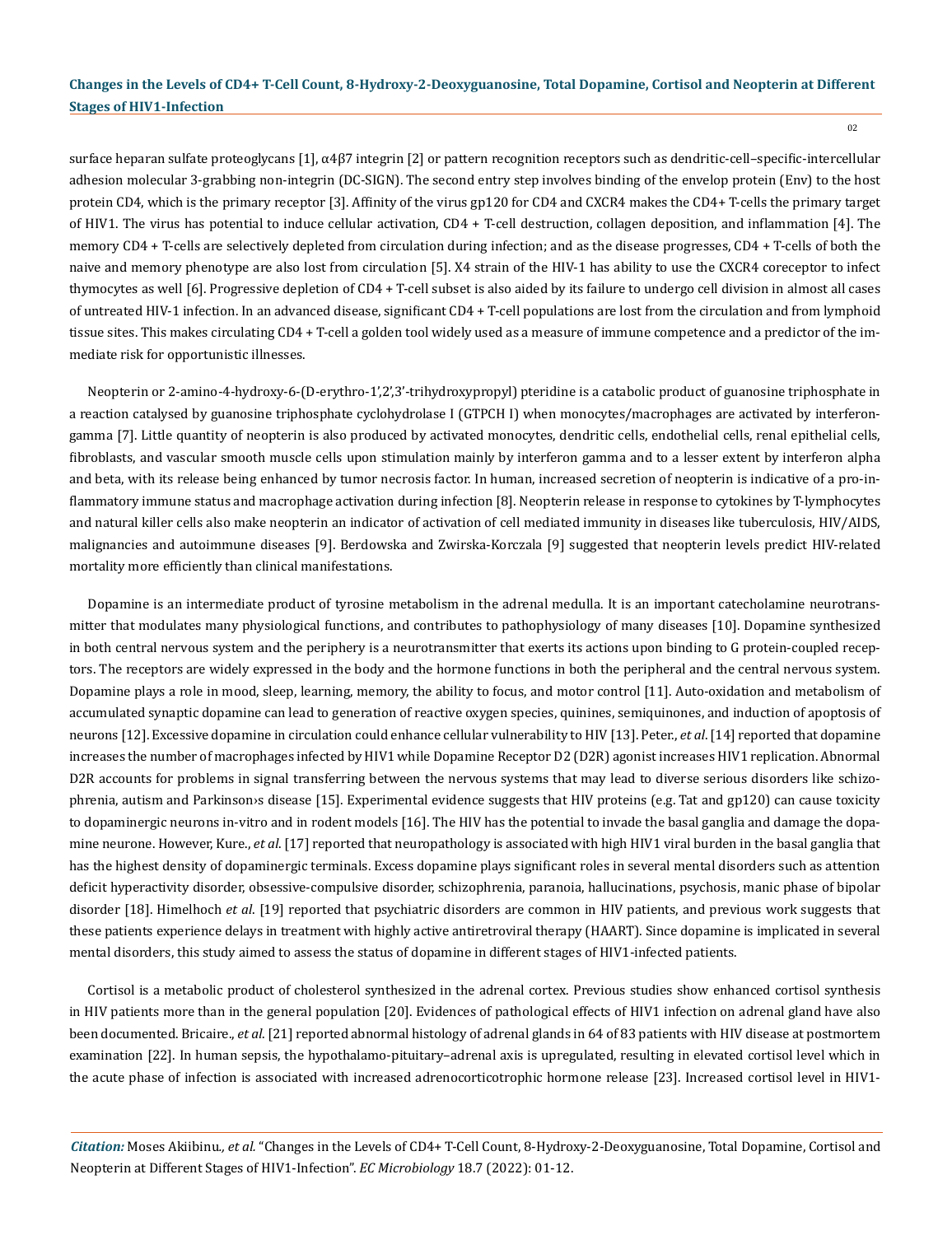03

infeection was hypothesized to enhance HIV1 progression. Increased cortisol secretion during severe infection could cause a shift in the balance of Th1/Th2 cell ratio towards a Th2 response [24]. Wisniewski., *et al*. [25] reported that plasma DHEA concentrations correlated positively with the CD4 cell count, while other studies also demonstrate a negative linear correlation between CD4 count and cortisol levels [26]. Some studies did not find any correlation between infections and cortisol levels [25]. Contrary to other studies, [Eledrisi a](https://www.ncbi.nlm.nih.gov/pubmed/?term=Eledrisi%20MS%5BAuthor%5D&cauthor=true&cauthor_uid=11217816)nd [Verghese \[27\]](https://www.ncbi.nlm.nih.gov/pubmed/?term=Verghese%20AC%5BAuthor%5D&cauthor=true&cauthor_uid=11217816) reported adrenal insufficiency as complication of HIV1 infection.

Free radicals are molecular products of many inflammatory cells during infections [28,29]. The molecules have the potentials to oxidize both macro and micro-components of the cells. Effects of the free radicals on the poly unsaturated fatty acid lead to generation of peroxidation products including malondialdehyde, hydroxyguanosine (OHdG) etc. Cellular DNA is damaged by excess free radicals generated during cellular respiration, cell injury, phagocytosis, and exposure to environmental oxidants [30]. It has been estimated that while OHdG is generated in human cellular DNA as a by-product of normal metabolic processes at the rate of 178 residues/cell/day, increased free radical load would enhance the OHdG generation significantly [31]. The guanine analogue 8-hydroxyguanine is an abundant base modification in mammalian DNA whose level increases with oxidative stress. Keith., *et al*. [32] demonstrated mutagenic replication of hydroxyguanine (oh'Gua) as template causing G + T substitutions and misincorporation of OHdG as substrate causing A + C substitutions. This damage to DNA bases may lead to cancer and other diseases [33]. The present study was designed to assess the correlations and possible changes in the marker of oxidative DNA-damage, neuroactivity, cortisol and macrophage activation with changes in CD4+ T-cell counts in different stages of HIV1-infection by determinining the levels of CD4+ T-cells, plasma levels of 8-hydroxy-2-deoxyguanosine (8- OHdG), total dopamine (TD), cortisol and neopterin in different stages of HIV1- infection.

#### **Materials and Methods**

Sixty newly diagnosed HIV-1 seropositive patients were recruited for this study. Twenty of them had CD4+T-cell counts > 250 cells/ µl (group 1), 20 had CD4+T-cell counts ranging from 180 to 250 cells/µl (group 2), and 20 had CD4 + T-lymphocyte count < 180 cells/ µl (group 3). Another 25 apparently healthy non-HIV1 infected individuals who were not on any medication, nor had metabolic diseases served as controls (group 4). None of the participants had diabetics, chronic ulcer, cancer, or renal diseases at the time this study was conducted. Pregnant/lactating women and HIV 1 infected patients on antiretroviral drugs were excluded from the study. The height and weight of the participants were measured with standard methods, and the body mass index calculated. This study was approved by the Institutional Review Board; and informed consent obtained from all participants before the commencement of the study. 5 milliliters (ml) of venous blood sample was taken from the anticubital vein of every participant. 2ml was put into EDTA bottle for the determination of CD4+ T-cell levels. The remaining 3ml was put into lithium heparin bottle, centrifuged, and the plasma separated and stored at -20oC for the determination of 8-hydroxy-2-deoxyguanosine, total dopamine, cortisol and neopterin.

#### **Methods**

#### **Determination of CD4+ T-cell**

Levels of CD4 + T-cells was carried out using a flow cytometer (BD FACS Count, model-337858). The principle is based on the fact that cells labeled with fluorescent dyes are forced through a nozzle in a single cell stream that passes through a laser beam. As the cells are forced through, the light from the laser beam is intersected causing forward scattering, side scattering or fluorescence which is detected by photomultiplier tubes. All the informations are processed by the central processing unit attached to the machine and displayed as histogram.

#### **Determination of total dopamine**

Total Dopamine was determined by using commercially prepared reagents by IBL International GMBH, a commercially prepared enzyme linked immunosorbent assay (ELISA) kits by Mybiosource (Cat. No- [MBS494145](https://www.mybiosource.com/human-elisa-kits/dopamine/494145)) as described by Lee., *et al* [34].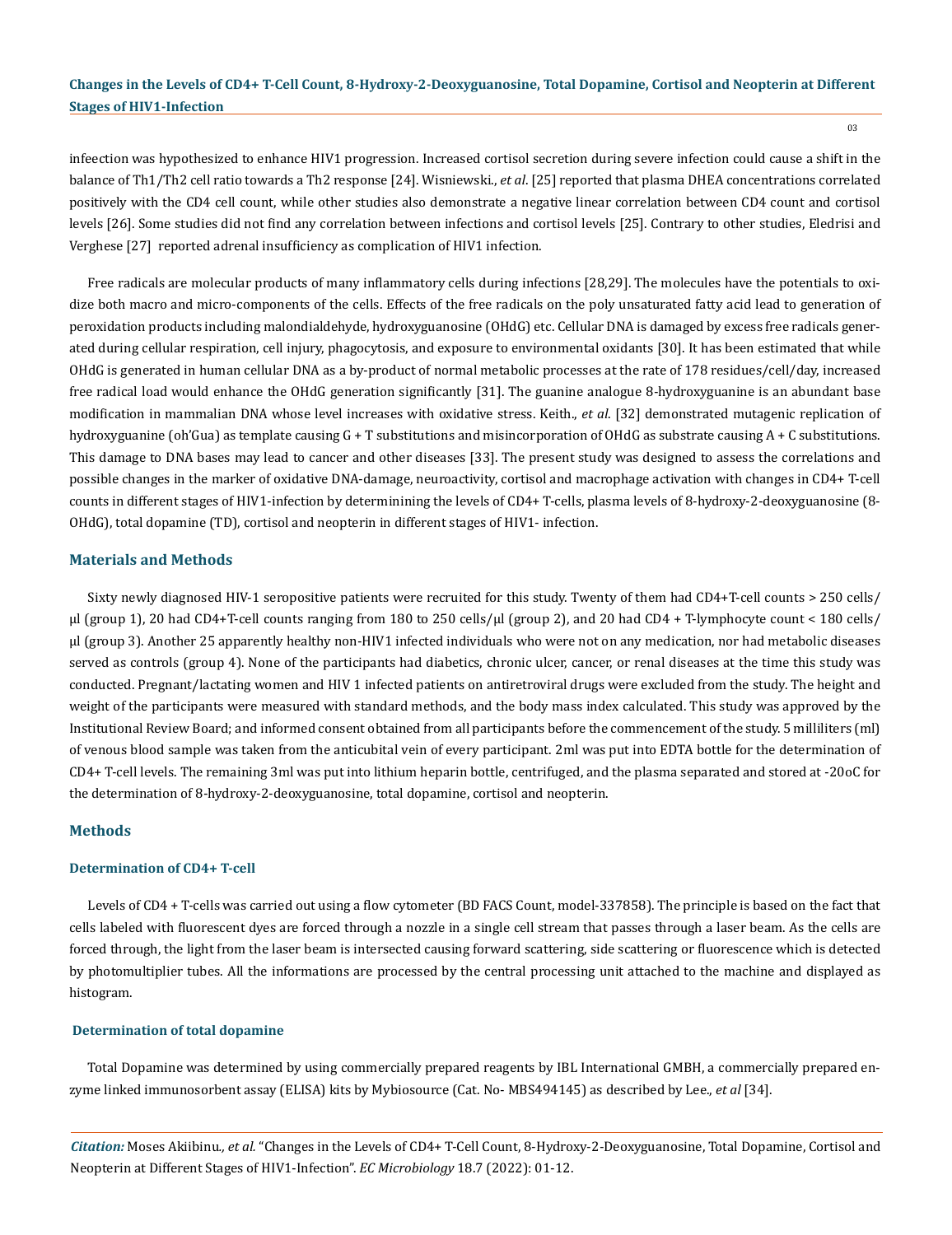#### **Determination of cortisol**

Cortisol was determined by using commercially prepared enzyme linked immunosorbent assay (ELISA) kits (cat. numbers 24, 94K032) by InterMedical S.R.I. Villanicca (NA) Italy.

#### **Determination of 8-OHdG**

DNA-8-hydroxyguanosine was determined by using commercially prepared enzyme linked immunosorbent assay (ELISA) kits by Mybiosource (Cat. Number-MBS808265) as described by Endo., *et al* [35].

#### **Determination of neopterin**

Neopterin was determined by using commercially prepared enzyme linked immunosorbent assay ELISA kits produced by IBL Tecan (Catalog number: RE59321) as reported by Murr., *et al*. [36] and Edén., *et al* [37].

#### **Statistical analysis**

All statistical analyses were performed using Statistical Package for Social Sciences (SPSS) for windows, version 21. The data were expressed as Mean ± SD. Student's t-test was used for the comparison of HIV1-infected patients and controls. Pearsonian correlation coefficient (r) was calculated. The changes were considered significant, when p-values were less than 0.05.

#### **Results**

As shown in table 1 and 2, the body weight and body mass index of HIV1-infected patients in groups 2 and 3 were significantly (p < 0.05) lower compared to controls. Meanwhile, there was no significant (p > 0.05) change in the body weight and body mass index of group 1 compared to controls. Figure 1 shows that CD4 + T-cells decreased significantly (p < 0.05) in HIV1-infected patients compared with controls. All HIV1-infected patients show significantly (p < 0.05) higher levels of 8-OHdG, TD and neopterin (Figure 2 to 4) compared with the controls. There were no significant ( $p > 0.05$ ) changes in the levels of cortisol (Figure 5) in all groups of HIV1-infected patients compared with controls. When compared within HIV1-infected groups, the plasma levels of 8-OHdG were significantly (p < 0.05) higher in groups 1 and 2 compared with group 3. Plasma TD level correlated significantly (r = -0.49, p < 0.05) with CD4 + T-cell counts in HIV1-infected patients. Neopterin, cortisol and 8-OHdG did not show significant  $(r = -0.14, p > 0.05; r = -0.11, p > 0.05; r = -0.25, p > 0.05$  respectively) correlations with CD4 + T-cell counts in HIV-1 infected patients.

|                         | $HIV1$ (CD4+T-      | HIV1 (CD4+T-cell     | $HIV1$ (CD4+T-    | Non-HIV           | pa-    | pb-val-    | pc-values |
|-------------------------|---------------------|----------------------|-------------------|-------------------|--------|------------|-----------|
|                         | $cell > 250$ cells/ | 180 to 250 cells/µl- | cell <180 cells/  | (Controls-        | values | ues        |           |
|                         | $\mu$ -group 1)     | -group2)             | $\mu$ l -group 3) | group4)           |        |            |           |
| Age (years)             | $49.40 \pm 10.12$   | $51.40 \pm 9.10$     | $48.35 \pm 12.11$ | $46.17 \pm 15.03$ | >0.05  | >0.05      | >0.05     |
| Height(M)               | $1.70 + 0.10$       | $1.66 + 0.14$        | $1.71 + 0.12$     | $1.68 \pm 0.07$   | >0.05  | >0.05      | >0.05     |
| Weight(Kg)              | $61.60 \pm 9.84$    | $54.48 \pm 6.44$     | $49.14 \pm 8.50$  | $69.56 \pm 7.54$  | >0.05  | ${<}0.05*$ | $< 0.05*$ |
| BMI(Kg/M <sup>2</sup> ) | $21.50 + 3.74$      | $18.9 + 3.22$        | $16.01 + 3.47$    | $24.64 \pm 3.542$ | >0.05  | ${<}0.05*$ | $< 0.05*$ |

#### *Table 1: Demographic Characteristics of HIV1-infected Patients and Controls.*

*pa = significance of the difference between controls and HIV1 (CD4+T-cell > 250 cells/ml-group 1);* 

*pb = significance of the difference between controls and HIV1 (CD4+T-cell 180 to 250 -group2); pc =significance of the difference between controls and HIV1 (CD4+T-cell <180 cells / ml -group 3);* 

 *\*= significantly different from controls.*

*Citation:* Moses Akiibinu*., et al.* "Changes in the Levels of CD4+ T-Cell Count, 8-Hydroxy-2-Deoxyguanosine, Total Dopamine, Cortisol and Neopterin at Different Stages of HIV1-Infection". *EC Microbiology* 18.7 (2022): 01-12.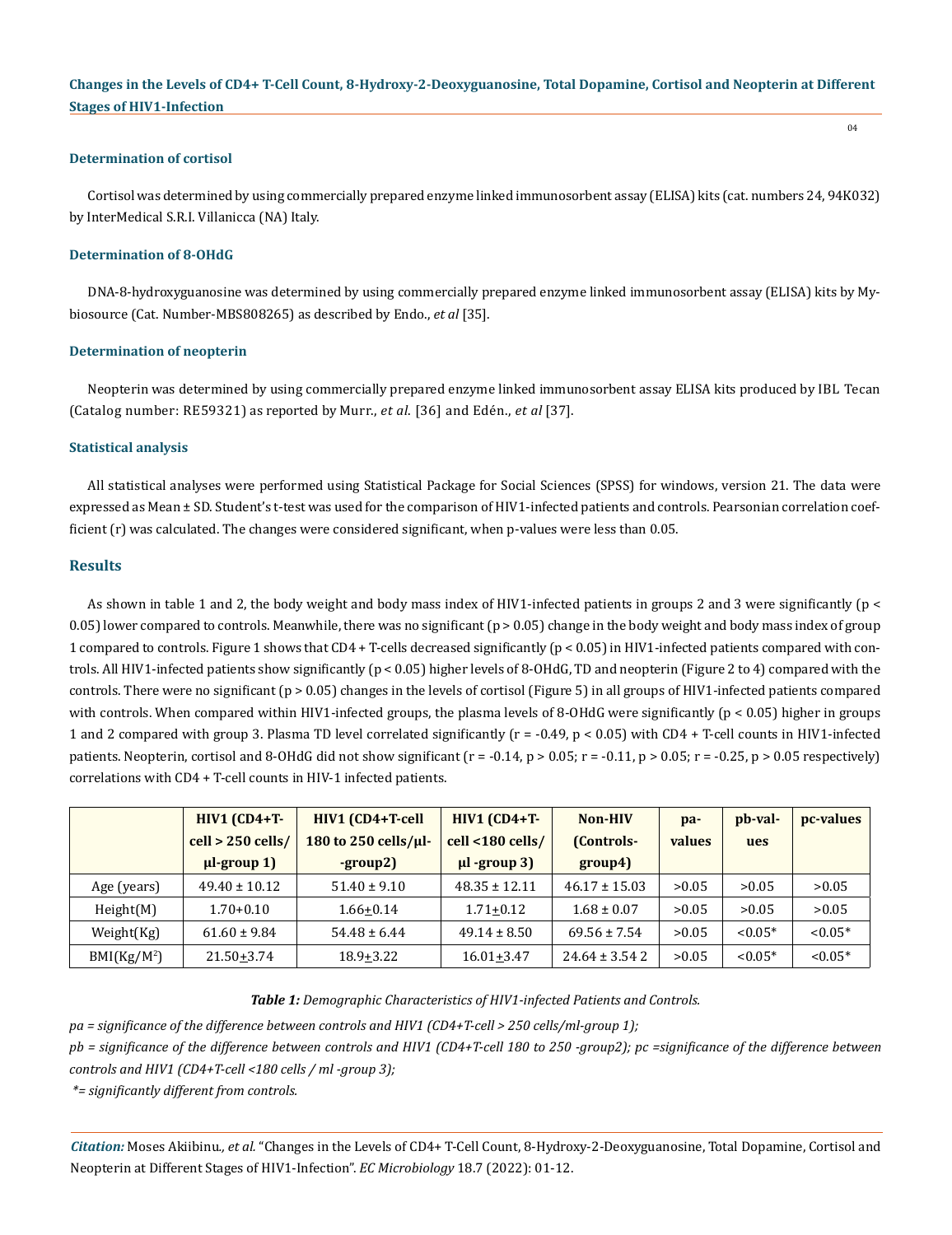| Group                       | R-Value | <b>P-Value</b> |  |
|-----------------------------|---------|----------------|--|
| CD4 T-cells/Neopterin       | $-0.14$ | >0.05          |  |
| CD4+ T-cells/Total Dopamine | $-0.49$ | $< 0.05*$      |  |
| CD4 T-cells/DNA-8-OHG       | $-0.25$ | >0.05          |  |
| CD4 T-cells/Cortisol        | $-0.11$ | >0.05          |  |

*Table 2: Correlation between CD4+ T-cell counts, DNA-8-OHG, Total Dopamine and neopterin in HIV 1 infected individuals \*= significant correlation.*



*Figure 1: Levels of CD4+ T-cells in Different Stages of HIV1 Infection and Controls.*

*S= significantly different from controls.*



*Figure 2: Levels of 8OHdG in Different Stages of HIV1 Infection and Controls.*

*S= significantly different from controls.*

*Citation:* Moses Akiibinu*., et al.* "Changes in the Levels of CD4+ T-Cell Count, 8-Hydroxy-2-Deoxyguanosine, Total Dopamine, Cortisol and Neopterin at Different Stages of HIV1-Infection". *EC Microbiology* 18.7 (2022): 01-12.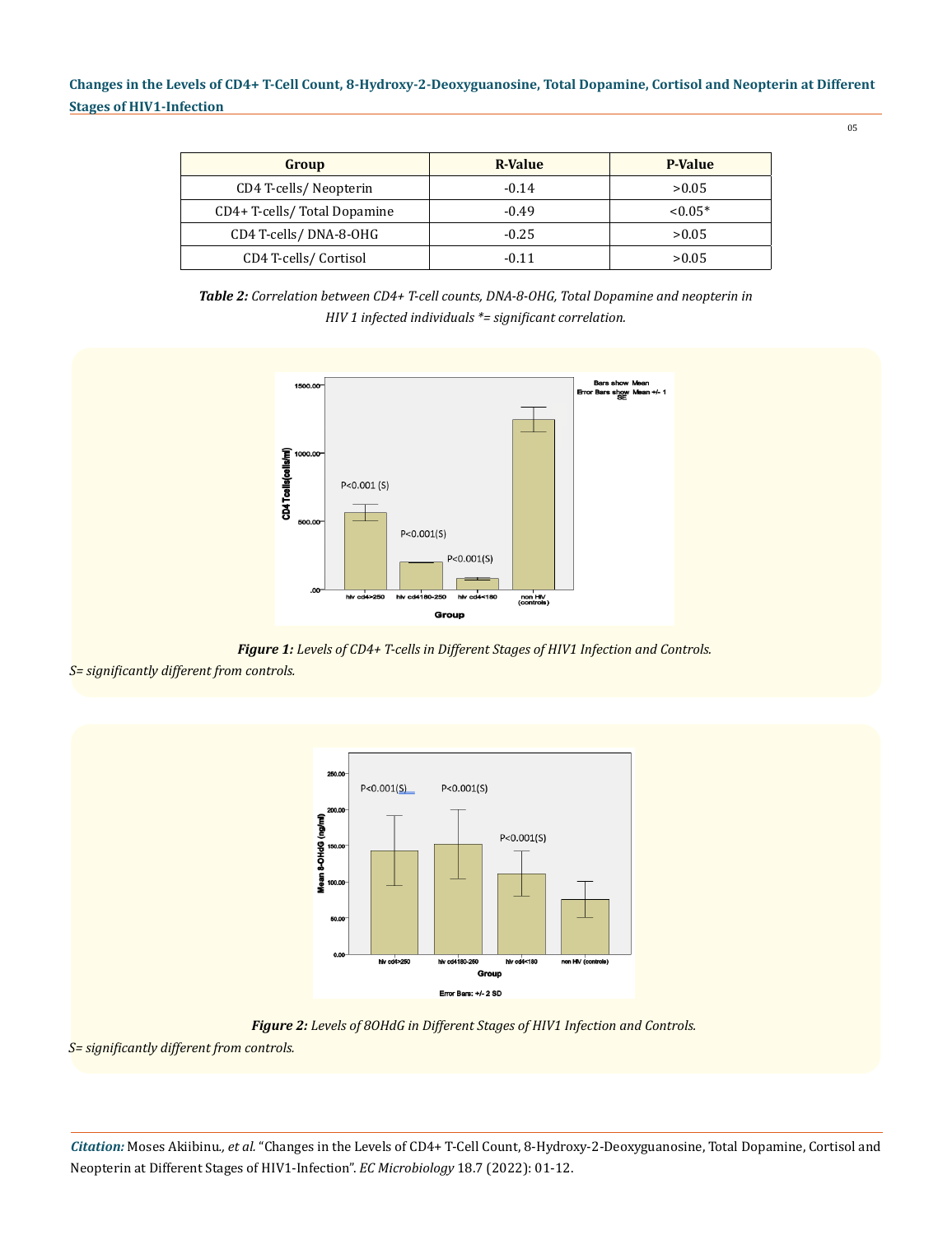

*Figure 3: Levels of Total Dopamine in Different Stages of HIV1 Infection and Controls.*

*S= significantly different from controls.*



*Figure 4: Levels of Neopterin in Different Stages of HIV1 Infection and Controls.*

*S= significantly different from controls.*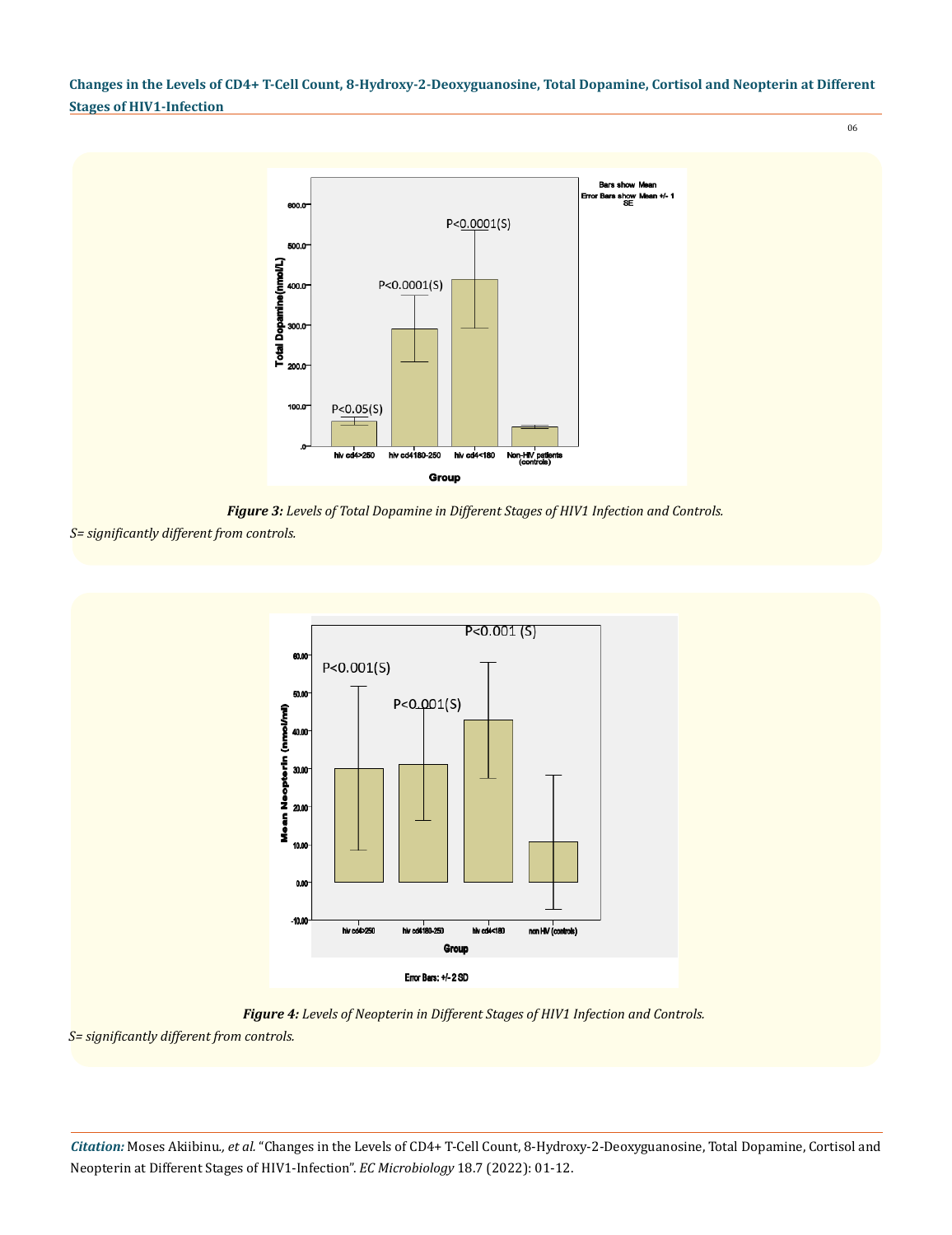07



*Figure 5: Levels of Cortisol in Different Stages of HIV1 Infection and Controls.*

*NS= insignificantly different from controls.*

#### **Discussion**

It is evident that progressive destruction of lymphoid architecture by HIV/AIDS leads to reduced immunological activities and enhanced depletion of CD4 + T-cells in the infected patients [4]. Several studies show that susceptibility to opportunistic infection and waning of CD4+ T-cell count to a level less than 200/µL predict the risk of disease progression. Therefore, the progression of HIV1-infection can be determined by monitoring the rate of decrease of the circulating CD4+ T-cells over time. Our study also confirms progressive downregulation of CD4+ T-cells level with advancement of the disease in infected individuals recruited for this study. This CD4+ T-cells depletion could be due to the cytotoxic effect of HIV1, overactivation of other cells with cytotoxic potentials or oxidative DNA damage of the infected cells. Our result corroborates the findings of Mellors., *et al*. [38] who reported that CD4+ T-cell declines with progression of the disease. This study also agrees with Carter and Hughson [39] who reported that the CD4 + T-cell is the most important laboratory indicator of immune function and the strongest predictor of subsequent disease progression and survival in HIV-infected patients. Surprisingly, a significant correlation (r = -0.49, p < 0.05) existed between total dopamine and CD4 + T-cell counts in the HIV1-infected patients recruited for this study. Therefore, it could be hypothesized in this study that increase in total dopamine would predict the disease progression; a possible novel of this study.

Pro-inflammatory cytokines released during cellular activation trigger the production of reactive oxygen species, resulting in DNA and RNA lesions [40]. Excess production of reactive oxygen species during chronic inflammation may have damaging effects on biomolecules such as DNA, proteins, and lipids, leading to cellular dysfunction, metabolic syndrome, oxidative DNA damage and cell death [41]. Several studies reported that HIV1 induces oxidative stress and DNA damage in the infected cells via multiple mechanisms, including viral Tat protein [42]. Previous reports have implicated chronic inflammation and high free radical load in HIV1 infection as possible causes of DNA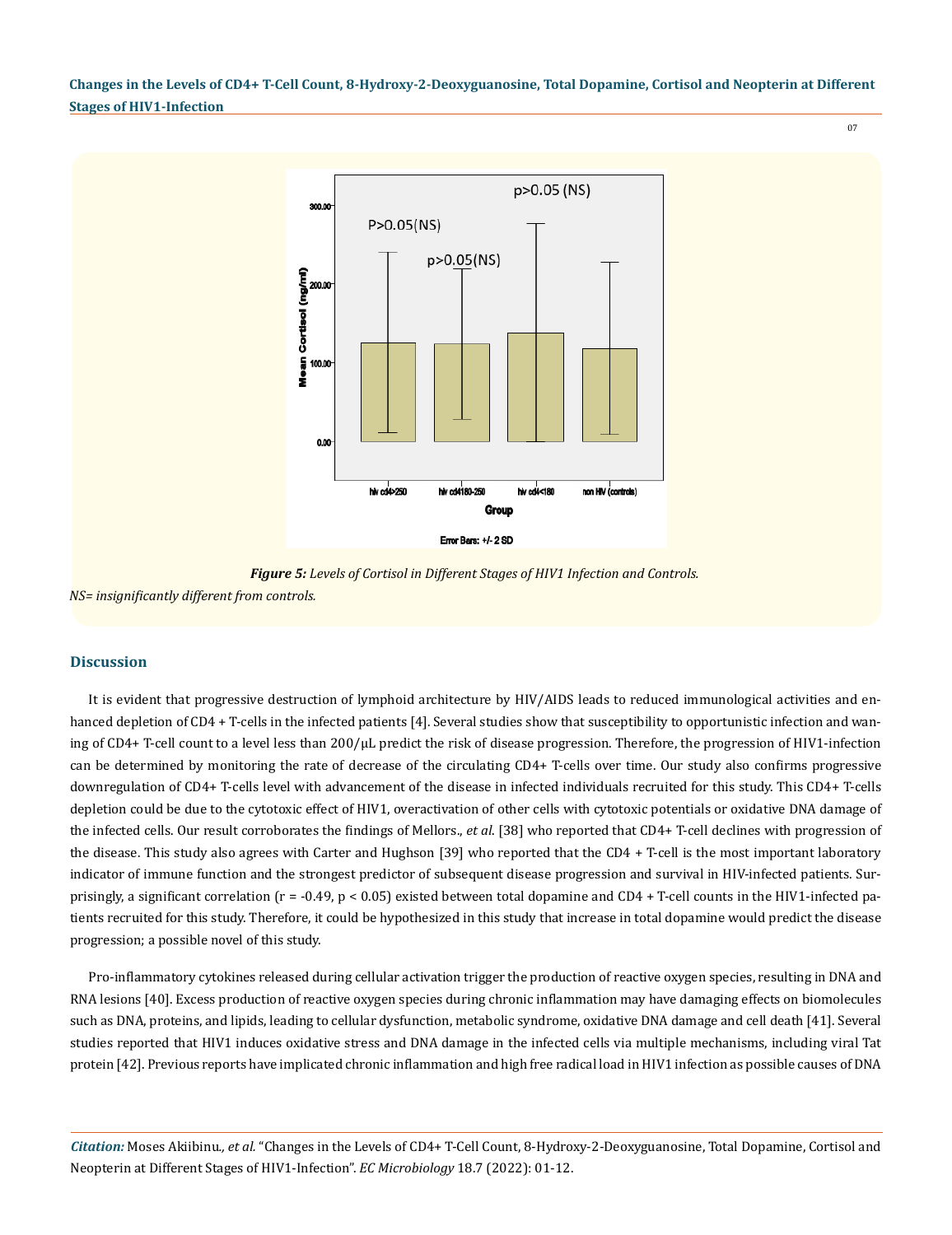damage and gene mutation [43]. Oxidation of guanine in the infected cells can lead to enhanced production of 8-oxo-7, 8-dihydroguanine. These and other factors might account for the significantly higher metabolic disorders and oxidative DNA damage previously reported in HIV-positive patients [41]. According to Shibutani., *et al*. [44], the oxidized guanine in genomic DNA causes transversion mutation which could contribute to DNA damage, genomic instability and protein metabolic dysfunction. Elevated levels of OHdG in the HIV1-infected patients recruited for this study could be due to the effects of the excess free radicals on the DNA of the infected cells. Our study therefore corroborates previous studies implicating HIV/AIDS as a factor in oxidative DNA-damage and certain malignancies [40]. This study also agrees with Aukrust., *et al*. [45] who reported that increased level of 7, 8-dihydro-8-oxoguanine is a marker of oxidative DNA damage in HIV1-infected CD4 + T-cells, since we also observed that the plasma level of OHdG increased progressively in the early stage of HIV1 infection and declined when the CD4 + T-cell fell below 180 cells/µl. It is therefore reasonable to hypothesize that OHdG production in HIV1-infected patients is dependent on functional impairment or population of the CD4+ T-cells.

Neopterin is a [catabolic](http://en.wikipedia.org/wiki/Catabolic) product of [guanosine triphosphate](http://en.wikipedia.org/wiki/Guanosine_triphosphate) in a reaction catalysed by guanosine triphosphate cyclohydrolase. It is predominantly produced by activated macrophages during infection. Available reports show that neopterin may be used as an additional parameter for differential diagnosis and prediction of HIV/AIDS progression [46]. Tsoukas and Bernad [47] also suggested that neopterin could be used as a marker of immune activation and determination of HIV1 infection prognosis. Previous studies also revealed that neopterin level increases early in the course of HIV1 infection, even before CD4 + T-cell depletion and clinical manifestation of AIDS. The present study also shows a significantly higher level of neopterin at early stage before depletion of CD4 + T-cells. Plasma levels of neopterin were consistently significantly higher in the three groups of HIV1-infected patients recruited for this study. Our findings seems to corroborate the report of Fuchs., *et al*. [7] who stated that neopterin level usually increases before first symptoms appear, and before formation of specific antibodies becomes detectable. This study does not corroborate other reports which state that neopterin level increases with the progression of HIV1 infection, and highest values detected in serum and urine in patients with AIDS [48].

Available reports show that adrenal gland can be directly infected by many microbial pathogens, including viruses, fungi, and bacteria. The adrenal glands activities are sensitive to stress, opportunistic infections; mostly cytomegalovirus and mycobacteria, and malignant tumours like non-Hodgkin's lymphoma and Kaposi's sarcoma [22]. These reports of Christeff., *et al*. [26] and Chittiprol., *et al*. [49] show that cortisol level increases in all HIV1-infected patients, independently of the ART treatment. In contrast to the increased plasma cortisol concentration reported in HIV1 infected patients by some previous researchers, our study did not show any significant change in the plasma levels of cortisol in the HIV1-infected patients recruited for this study. This could be due to many factors including suppressive effect of HIV1 on adrenal glands, malnutrition, malabsorption, mal-assimilation of lipids etc. Our finding agrees with Odeniyi., *et al*. [50] who reported that serum cortisol levels are within the normal range in many persons with HIV infections even in the presence of reduced adrenocortical function.

Dopamine is a [neurotransmitter](https://en.wikipedia.org/wiki/Neurotransmitter) that plays several important roles in the brain and other parts of the body as an [organic chemical](https://en.wikipedia.org/wiki/Organic_compound) of th e [catecholamine](https://en.wikipedia.org/wiki/Catecholamine) and [phenethylamine](https://en.wikipedia.org/wiki/Phenethylamine) families. It constitutes about 80% of the catecholamine content in the brain. Therefore, hyperactivity of dopamine in the mesolimbic pathway mediates positive psychotic symptoms and aggression. Experimental evidence suggests that HIV1 infected proteins (e.g. Tat and gp 120) may cause toxicity to dopaminergic neurons in-vitro and in rodent models [19]. We observed significantly higher levels of total dopamine that increased progressively with decrease in the level of CD4 + T-cells in our HIV1-infected patients. The significantly higher level of total dopamine in this study could be due to possible activation or damaging effects of HIV1 on neurons and adrenal medulla containing dopamine. Hence, the release of excess dopamine into the circulation with progression of the disease. Peter., *et al*. [17] have previously reported that dopamine increases the number of macrophages infected by HIV1 while Dopamine Receptor-2 agonist increases HIV1 replication. Experimental evidence suggests that HIV1 proteins (e.g. Tat and gp120) can cause toxicity to dopaminergic neurons in-vitro and in rodent models [19]. Therefore, increased plasma dopamine could be an enhancer of HIV1 replication against immune protective strategies in an untreated HIV1-infection. The HIV/AIDS severity-dependent hyperdopaminemia

*Citation:* Moses Akiibinu*., et al.* "Changes in the Levels of CD4+ T-Cell Count, 8-Hydroxy-2-Deoxyguanosine, Total Dopamine, Cortisol and Neopterin at Different Stages of HIV1-Infection". *EC Microbiology* 18.7 (2022): 01-12.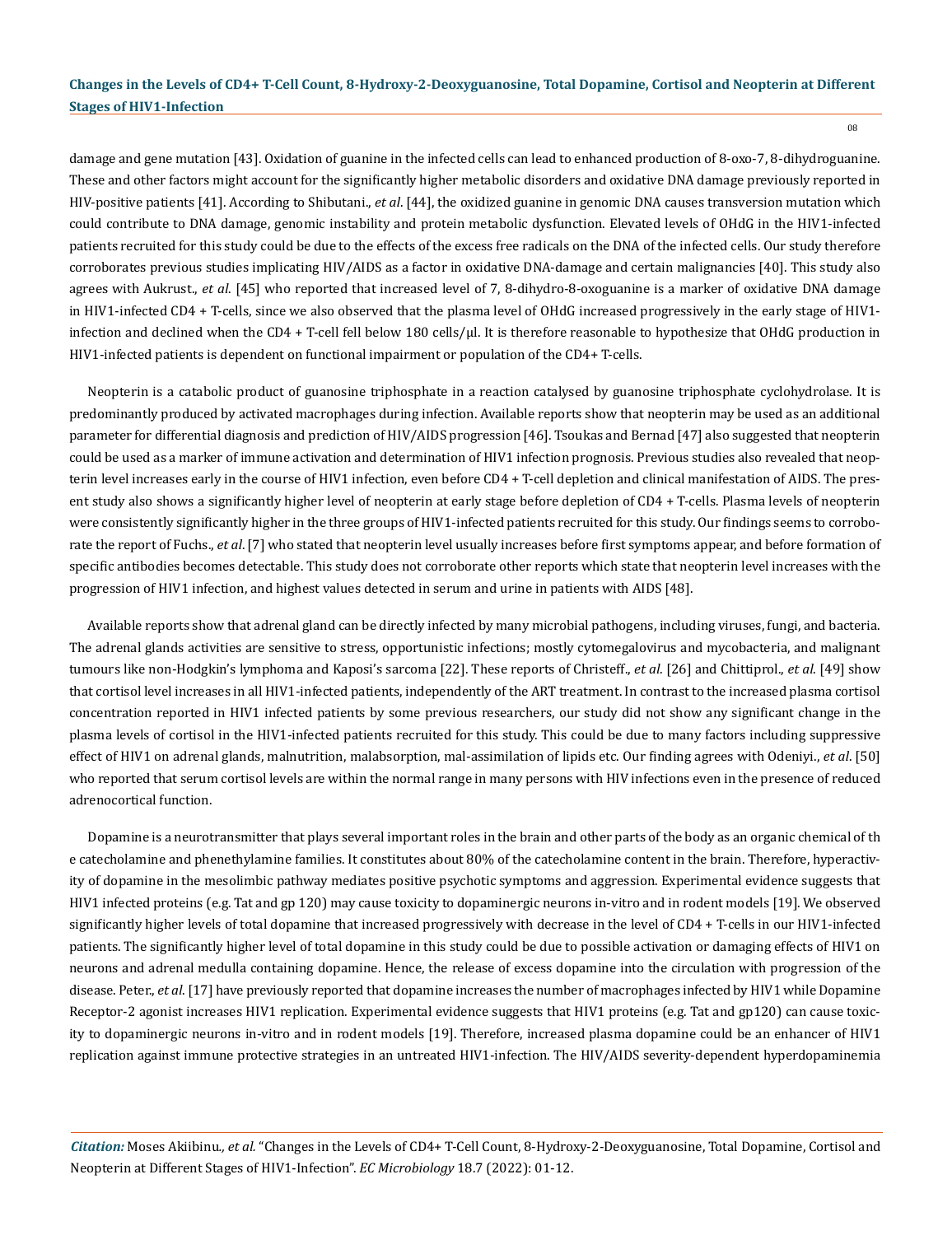observed in this study could cause certain mental disorders like schizophrenia, paranoia, hallucinations, psychosis, manic phase of bipolar disorder in these patients [21]. Our study may therefore strongly agree with the report of Scheller., *et al*. [16] that excessive dopamine in circulation could enhance cellular vulnerability to HIV1.

#### **Conclusion**

In conclusion, HIV-1 infection could enhance oxidative DNA-damage, increase plasma dopamine level and macrophage activation. It could be speculated that total dopamine level increases with progression of HIV1-infection. This study may therefore suggest further evaluation of the relevance of total dopamine in the progressive HIV1 infection. There may be a need for dopamine antagonist therapy in patients with advanced stage of HIV/AIDS.

#### **Authors' Contributions**

MA, FT, JM, TO3, TO4 and BK designed the research, MA did the analysis and all authors contributed and approved the final manuscript.

#### **Acknowledgements**

The authors appreciate Mr. F.J. Abegunde and Mr. Dele Adigun, Department of Biochemistry and Chemistry, Caleb University Lagos, Nigeria for the material and technical supports.

#### **Conflict of Interest**

No conflict of interest declared by the authors.

#### **Sponsorship**

This study was funded by the Caleb University Lagos and the authors.

#### **Bibliography**

- 1. Saphire EO., *et al*[. "Against HIV-1: A Template for Vaccine Design Crystal Structure of a Neutralizing Human IgG".](https://pubmed.ncbi.nlm.nih.gov/11498595/) *Science* 293 (2001): [1155.](https://pubmed.ncbi.nlm.nih.gov/11498595/)
- 2. Cicala C., *et al*[. "The integrin α4β7 forms a complex with cell-surface CD4 and defines a T-cell subset that is highly susceptible to infec](https://pubmed.ncbi.nlm.nih.gov/19933330/)tion by HIV-1". *[Proceedings of the National Academy of Sciences of the United States of America](https://pubmed.ncbi.nlm.nih.gov/19933330/)* 106.49 (2009): 20877-20882.
- 3. Maddon PJ., *et al*. "Axel R Cell 47 (1986): 333-348.
- 4. Schacker TW., *et al*[. "Collagen deposition in HIV-1 infected lymphatic tissues and T cell homeostasis".](https://pubmed.ncbi.nlm.nih.gov/12393849/) *Journal of Clinical Investigation*  [110 \(2002\): 1133-1139.](https://pubmed.ncbi.nlm.nih.gov/12393849/)
- 5. Roederer M., *et al*[. "CD8 naive T cell counts decrease progressively in HIV-infected adults".](https://pubmed.ncbi.nlm.nih.gov/7738173/) *Journal of Clinical Investigation* 95 (1995): [2061-2066.](https://pubmed.ncbi.nlm.nih.gov/7738173/)
- 6. Berkowitz R D., *et al*[. "CCR5- and CXCR4-utilizing strains of human immunodeficiency virus type 1 exhibit differential tropism and](https://www.ncbi.nlm.nih.gov/pmc/articles/PMC110545/) pathogenesis in vivo". *Journal of Virology* [72.12 \(1998\): 10108-10117.](https://www.ncbi.nlm.nih.gov/pmc/articles/PMC110545/)
- 7. Fuchs D., *et al*[. "Neopterin as a marker for activated cell medicated immunity: application in HIV infection".](https://pubmed.ncbi.nlm.nih.gov/3076770/) *Immunology Today* 9 [\(1988\): 150-155.](https://pubmed.ncbi.nlm.nih.gov/3076770/)

*Citation:* Moses Akiibinu*., et al.* "Changes in the Levels of CD4+ T-Cell Count, 8-Hydroxy-2-Deoxyguanosine, Total Dopamine, Cortisol and Neopterin at Different Stages of HIV1-Infection". *EC Microbiology* 18.7 (2022): 01-12.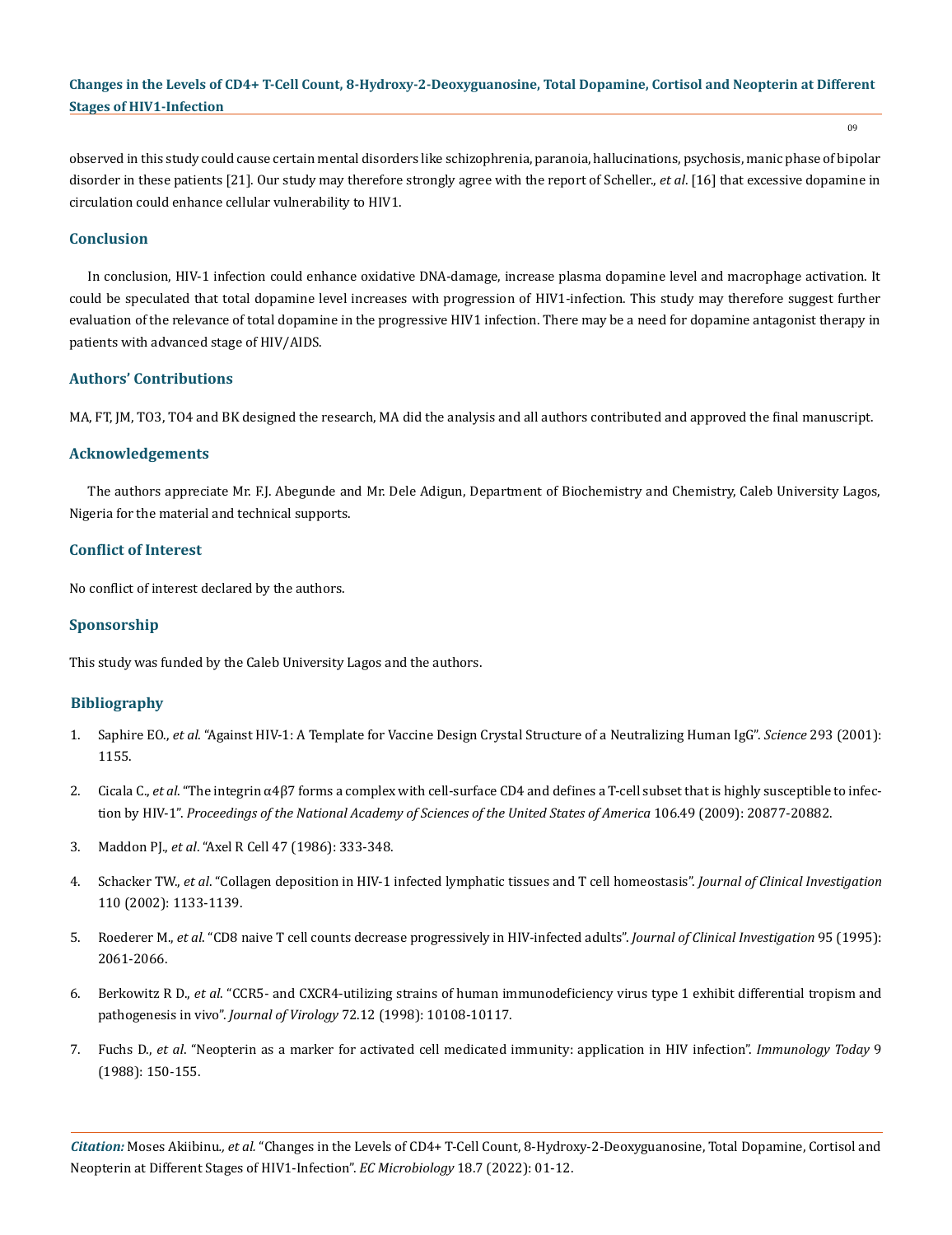- 8. Immanuel C., *et al*[. "Serum neopterin levels in HIV infected patients with and without tuberculosis".](https://pubmed.ncbi.nlm.nih.gov/15817939/) *Indian Journal of Medical Research*  [121 \(2005\): 220-225.](https://pubmed.ncbi.nlm.nih.gov/15817939/)
- 9. [Berdowska A and Zwirska-Korczala K. "Neopterin measurement in clinical diagnosis".](https://pubmed.ncbi.nlm.nih.gov/11679022/) *Journal of Clinical Pharmacy and Therapeutics*  [26.5 \(2001\): 319-329.](https://pubmed.ncbi.nlm.nih.gov/11679022/)
- 10. Missale C., *et al*[. "Dopamine receptors: from structure to function".](https://pubmed.ncbi.nlm.nih.gov/9457173/) *Physiological Reviews* 78 (1998): 189-225.
- 11. Klein MO., *et al*[. "Dopamine: Functions, Signaling, and Association with Neurological Diseases".](https://pubmed.ncbi.nlm.nih.gov/30446950/) *Cellular and Molecular Neurobiology*  [39.1 \(2019\): 31-59.](https://pubmed.ncbi.nlm.nih.gov/30446950/)
- 12. Purohit V., *et al*[. "Drugs of abuse, dopamine, and HIV-associated neurocognitive disorders/HIV-associated dementia".](https://pubmed.ncbi.nlm.nih.gov/21717292/) *Molecular Neurobiology* [44.1 \(2011\): 102-110.](https://pubmed.ncbi.nlm.nih.gov/21717292/)
- 13. Scheller C., *et al*[. "Dopamine activates HIV in chronically infected T lymphoblasts".](https://pubmed.ncbi.nlm.nih.gov/11459001/) *Journal of Neural Transmission* 107 (2000): 1483- [1489.](https://pubmed.ncbi.nlm.nih.gov/11459001/)
- 14. Peter J Gaskill., *et al*[. "Human Immunodeficiency Virus \(HIV\) Infection of Human Macrophages Is Increased by Dopamine. A Bridge](https://pubmed.ncbi.nlm.nih.gov/19661443/) [between HIV-Associated Neurologic Disorders and Drug Abuse PMC2731133".](https://pubmed.ncbi.nlm.nih.gov/19661443/) *The American Journal of Pathology* 175.3 (2009): [1148-1159.](https://pubmed.ncbi.nlm.nih.gov/19661443/)
- 15. Seeman P., *et al*[. "Brain receptors for antipsychotic drugs and dopamine: direct binding assays".](https://www.ncbi.nlm.nih.gov/pmc/articles/PMC388724/) *Proceedings of the National Academy [of Sciences of the United States of America](https://www.ncbi.nlm.nih.gov/pmc/articles/PMC388724/)* 72.11 (1975): 4376-4380.
- 16. Nath A., *et al*[. "Acceleration of HIV dementia with methamphetamine and cocaine".](https://pubmed.ncbi.nlm.nih.gov/11519485/) *Journal of Neuro Virology* 7 (2001): 66-71.
- 17. Kure K., *et al*[. "Morphology and distribution of HIV-1 gp41-positive microglia in subacute AIDS encephalitis".](https://link.springer.com/article/10.1007/BF00307693) *Acta Neuropathologica*  [80 \(1990\): 393-400.](https://link.springer.com/article/10.1007/BF00307693)
- 18. Tost H., *et al*[. "Dopamine and Psychosis: Theory, Pathomechanisms and Intermediate Phenotypes".](https://pubmed.ncbi.nlm.nih.gov/19559045/) *Neuroscience and Biobehavioral Reviews* [34.5 \(2010\): 689-700.](https://pubmed.ncbi.nlm.nih.gov/19559045/)
- 19. Himelhoch S., *et al*[. "Understanding associations between serious mental illness and HIV among patients in the VA health system".](https://pubmed.ncbi.nlm.nih.gov/17766561/) *[Psychiatric Services](https://pubmed.ncbi.nlm.nih.gov/17766561/)* 58 (2007): 1165-1172.
- 20. Lo J and Grinspoon SK. "Adrenal function in HIV infection". *[Current Opinion in Endocrinology, Diabetes and Obesity](https://pubmed.ncbi.nlm.nih.gov/20404726/)* 17.3 (2010): 205- [209.](https://pubmed.ncbi.nlm.nih.gov/20404726/)
- 21. Bricaire F., *et al*[. "Adrenocortical lesions and AIDS".](https://pubmed.ncbi.nlm.nih.gov/2895383/) *Lancet* 1 (1988): 881.
- 22. [Arlt W and Allolio B. "Adrenal insufficiency".](https://pubmed.ncbi.nlm.nih.gov/12788587/) *Lancet* 361 (2003): 1881-1893.
- 23. [Corley PA. "HIV and the cortisol connection: A feasible concept of the process of aids".](https://pubmed.ncbi.nlm.nih.gov/7476594/) *Medical Hypotheses* 44.6 (1995): 483-489.
- 24. Croxson TS., *et al*[. "Changes in the hypothalamic-pituitary-gonadal axis in human immunodeficiency virus-infected homosexual men".](https://pubmed.ncbi.nlm.nih.gov/2493026/) *[The Journal of Clinical Endocrinology and Metabolism](https://pubmed.ncbi.nlm.nih.gov/2493026/)* 68 (1989): 317-321.
- 25. Wisniewski TL., *et al*[. "The relationship of serum DHEA-S and cortisol levels to measures of immune function in human immunodefi](https://pubmed.ncbi.nlm.nih.gov/8093989/)ciency virus-related illness". *[The American Journal of the Medical Sciences](https://pubmed.ncbi.nlm.nih.gov/8093989/)* 305 (1993): 79-83.

*Citation:* Moses Akiibinu*., et al.* "Changes in the Levels of CD4+ T-Cell Count, 8-Hydroxy-2-Deoxyguanosine, Total Dopamine, Cortisol and Neopterin at Different Stages of HIV1-Infection". *EC Microbiology* 18.7 (2022): 01-12.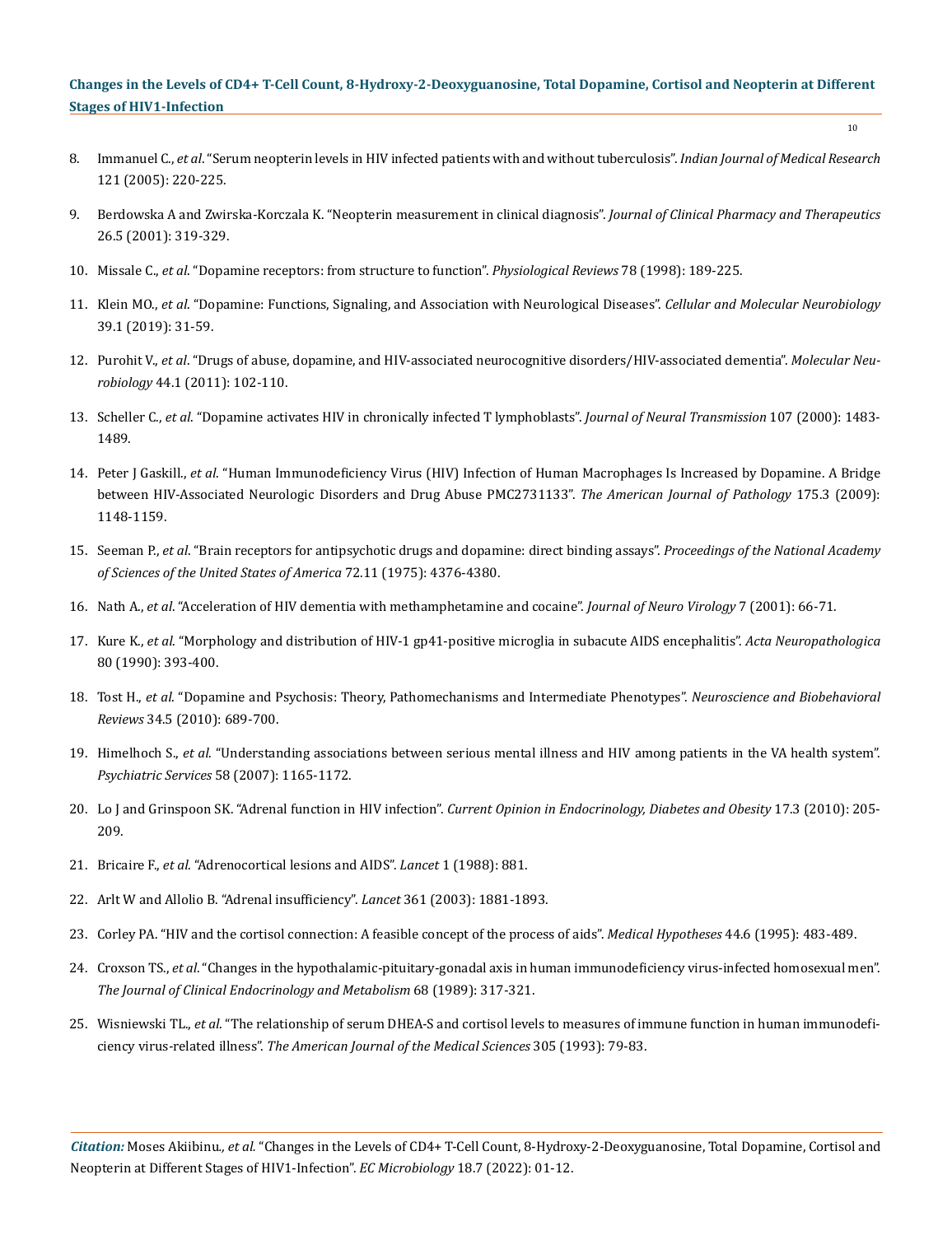- 26. Christeff N., *et al*[. "Changes in cortisol/DHEA ratio in HIV-infected men are related to immunological and metabolic perturbations](https://pubmed.ncbi.nlm.nih.gov/11268428/) leading to malnutrition and lipodystrophy". *[Annals of the New York Academy of Sciences](https://pubmed.ncbi.nlm.nih.gov/11268428/)* 917 (2000): 962-970.
- 27. [Eledrisi MS and Verghese AC. "Adrenal insufficiency in HIV infection: a review and recommendations".](https://pubmed.ncbi.nlm.nih.gov/11217816/) *The American Journal of the Medical Sciences* [321.2 \(2001\): 137-144.](https://pubmed.ncbi.nlm.nih.gov/11217816/)
- 28. [Cerutti PA and Trump BF. "Inflammation and oxidative stress in carcinogenesis".](https://pubmed.ncbi.nlm.nih.gov/2025490/) *Cancer Cells* 3 (1991): 1-7.
- 29. Cotran RS., *et al*. "Robbins Pathologic Basis of Disease, 4th Edition., (1989): 925-937.
- 30. Kasai H., *et al*. "Carcinogenesis 7 (1986): 1849-1851.
- 31. Shigenaga MK., *et al*[. "Urinary 8-hydroxy-2'-deoxyguanosine as a biological marker of in vivo oxidative DNA damage".](https://pubmed.ncbi.nlm.nih.gov/2602371/) *Proceedings of [the National Academy of Sciences of the United States of America](https://pubmed.ncbi.nlm.nih.gov/2602371/)* 86 (1989): 9697-9701.
- 32. Keith C Cheng., *et al*[. "8-Hydroxyguanine, an Abundant Form of Oxidative DNA Damage, Causes G to T and A to C Substitutions".](https://pubmed.ncbi.nlm.nih.gov/1730583/) *The [Journal of Biological Chemistry](https://pubmed.ncbi.nlm.nih.gov/1730583/)* 267.1 (1992): 166-172.
- 33. [Ames BN. "Dietary carcinogens and anticarcinogens. Oxygen radicals and degenerative diseases".](https://pubmed.ncbi.nlm.nih.gov/6351251/) *Science* 221 (1983): 1263.
- 34. Lee J., *et al*[. "Carvedilol reduces plasma 8-hydroxy-2'- deoxyguanosine in mild to moderate hypertension. A pilot study".](https://pubmed.ncbi.nlm.nih.gov/15837835/) *Hypertension* [45 \(2005\): 986-990.](https://pubmed.ncbi.nlm.nih.gov/15837835/)
- 35. Endo K., *et al*[. "Probucol and Atorvastatin Decrease Urinary 8-Hydroxy-2'-deoxyguanosine in Patients with Diabetes and Hypercho](https://pubmed.ncbi.nlm.nih.gov/16505594/)lesterolemia". *[Journal of Atherosclerosis and Thrombosis](https://pubmed.ncbi.nlm.nih.gov/16505594/)* 13 (2006): 68-75.
- 36. Murr C., *et al*[. "Neopterin as a marker for immune system activation".](https://pubmed.ncbi.nlm.nih.gov/18220157/) *Current Drug Metabolism* 3.2 (2002): 175-187.
- 37. Edén A., *et al*[. "CSF Biomarkers in Patients with COVID-19 and Neurological Symptoms: A case series".](https://pubmed.ncbi.nlm.nih.gov/33004602/) *Neurology* (2020).
- 38. Mellors JW., *et al*[. "Quantitation of HIV-1 RNA in plasma predicts outcome after seroconversion".](https://pubmed.ncbi.nlm.nih.gov/7887550/) *Annals of Internal Medicine* 122 [\(1995\): 573-579.](https://pubmed.ncbi.nlm.nih.gov/7887550/)
- 39. Mellors JW., *et al*[. "Prognostic value of HIV-1 RNA, CD4 cell count, and CD4 cell count slope for progression to AIDS and death in un](https://pubmed.ncbi.nlm.nih.gov/17551128/)treated HIV-1 infection". *[The Journal of the American Medical Association](https://pubmed.ncbi.nlm.nih.gov/17551128/)* 297 (2007): 2349-2350.
- 40. Zhang Y., *et al*[. "Accumulation of nuclear and mitochondrial DNA damage in the frontal cortex cells of patients with HIV-associated](https://pubmed.ncbi.nlm.nih.gov/22554480/) [neurocognitive disorders".](https://pubmed.ncbi.nlm.nih.gov/22554480/) *Brain Research* 1458 (2012): 1-11.
- 41. Kolgiri V., *et al*[. "Association of Metabolic Syndrome and Oxidative DNA Damage in HIV/AIDS Patients".](https://pubmed.ncbi.nlm.nih.gov/30072826/) *Indian Journal of Clinical Biochemistry* [33.3 \(2018\): 273-281.](https://pubmed.ncbi.nlm.nih.gov/30072826/)
- 42. El-Amine R., *et al*[. "HIV-1 Tat protein induces DNA damage in human peripheral blood B-lymphocytes via mitochondrial ROS produc](https://pubmed.ncbi.nlm.nih.gov/29220699/)tion". *Redox Biology* [15 \(2018\): 97-108.](https://pubmed.ncbi.nlm.nih.gov/29220699/)
- 43. Ramanujam MD. "Free radicals and antioxidants". *Current Status* (2004).
- 44. Shibutani S., *et al*[. "Insertion of specific bases during DNA systhesis past the oxidation-damaged base 8-oxodG".](https://pubmed.ncbi.nlm.nih.gov/1992344/) *Nature* 349 (1991): [431-434.](https://pubmed.ncbi.nlm.nih.gov/1992344/)
- 45. Aukrust P., *et al*[. "Impaired base excision repair and accumulation of oxidative base lesions in CD4+ T cells of HIV-infected patients".](https://pubmed.ncbi.nlm.nih.gov/15705786/) *Blood* [105.12 \(2005\): 4730-4735.](https://pubmed.ncbi.nlm.nih.gov/15705786/)

*Citation:* Moses Akiibinu*., et al.* "Changes in the Levels of CD4+ T-Cell Count, 8-Hydroxy-2-Deoxyguanosine, Total Dopamine, Cortisol and Neopterin at Different Stages of HIV1-Infection". *EC Microbiology* 18.7 (2022): 01-12.